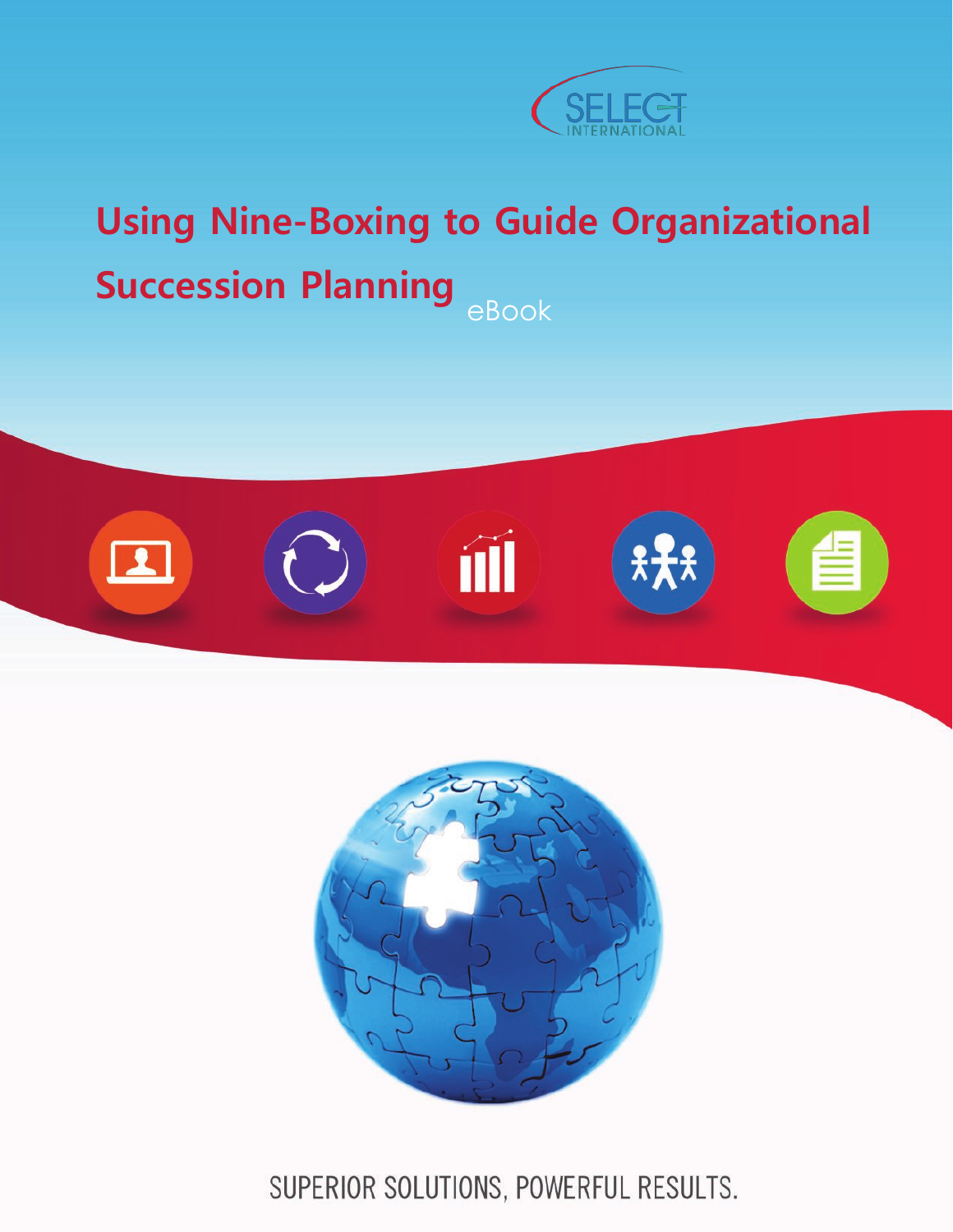## **Using Nine-Boxing to Guide Organizational Succession Planning**

Search Google images for "9 box matrix" and you will find, in addition to a large number of Keanu Reeves pictures (*The Matrix*), dozens of ways to use this simple management tool to improve how we understand and develop talent in organizations. Not only is Nine-Boxing ubiquitous, but it also appears to be unfettered by proprietary obligations. Anyone can use it and apply it to a variety of topics.

The blog series assembled in this eBook focuses on applying the most popular Nine-Box, the Performance-Potential matrix, to the process of succession planning in organizations. This book introduces the concept and application of Nine-Boxing, and provides a framework for conducting one's own Nine-Box analysis. It addresses the characteristics of individuals that populate each of the nine boxes and provides recommendations on what actions should be taken. The focus then is on addressing the developmental needs of one's talent pool toward building a base of successors ready to advance in the organization.

Following the introductory chapter, the succeeding ones proceed in a purposeful direction from those with the *least* promise to help your organization to those with *greatest* potential. Thus, the flow moves "northeasterly" in the Nine-Box from the bottom-left to the top-right. Chapter 2 addresses "Icebergs" that have the potential to wreak havoc on your efforts to steer your organization to safe waters. Chapter 3 looks at those "Up or Outs" who are veering off the desired path due to weaknesses in potential or sub-standard performance. Chapter 4 discusses those "Enigmas" who embody excellence on one dimension (performance or potential) while struggling on the other. These three chapters thus look at ways of steering your talent back on track in your succession plan.

Chapter 5 explains what should be done with talent that is on the right track; those "Future Stars" that need to be groomed and mentored to assume leadership roles in your organization. Chapter 6 concludes the series by taking a very practical approach to ensuring that your organization's "All Stars" are appropriately maintained, retained and deployed toward the improved performance of your organization.

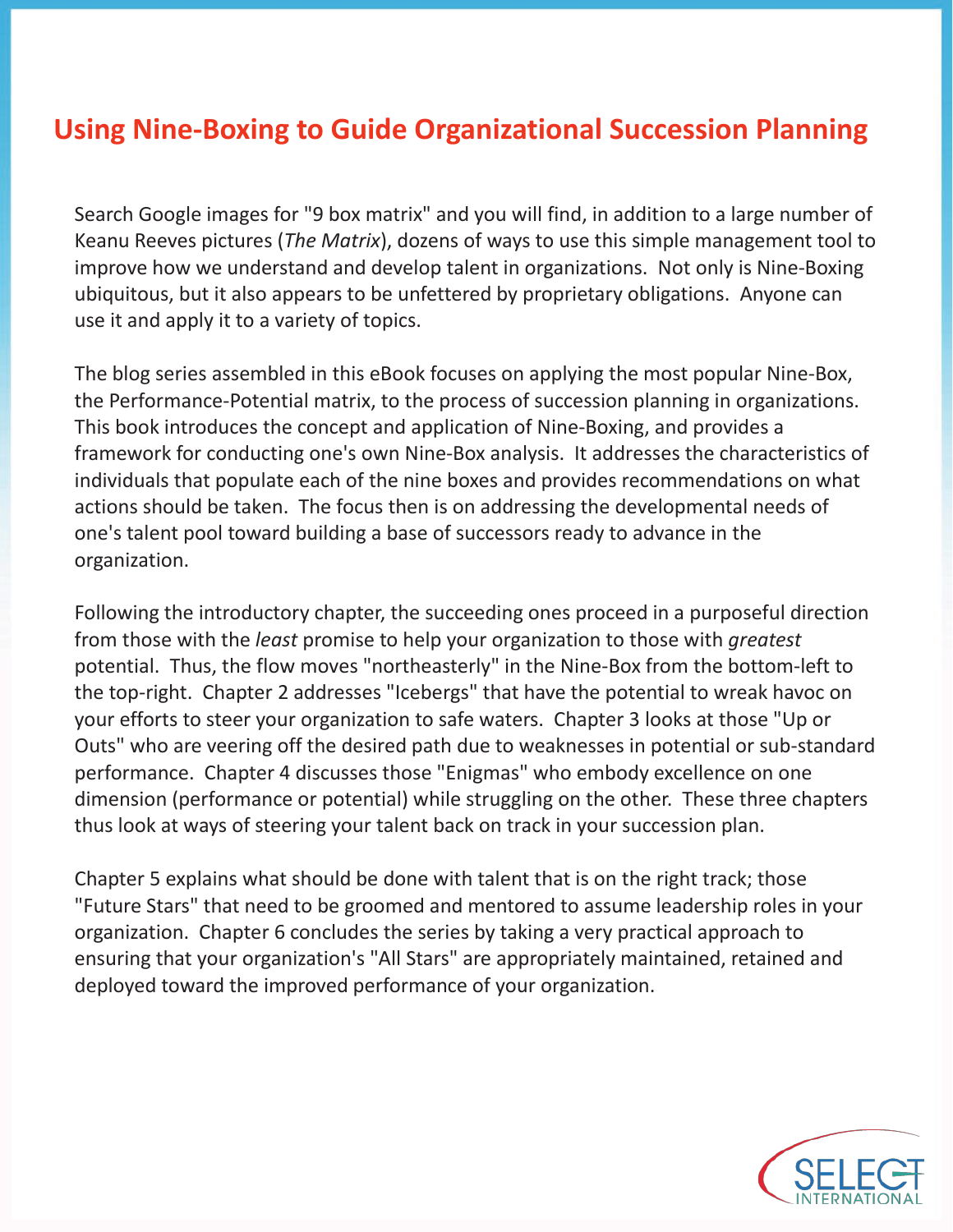# **Using Nine-Boxing to Guide Organizational Succession Planning**

## **Contents:**

- **1. Why I Love Nine-Boxing and Why You Should, Too**
- **2. The Perils of Organizational Icebergs**
- **3. Get Your "Up or Outs" Moving Up or Moving Out**
- **4. Succession Planning: Coping with Organizational Enigmas**
- **5. Succession Planning: Pushing Your Future Stars to the Top**
- **6. Proper Care and Maintenance of Organizational All-Stars**
- **7. Conclusion**

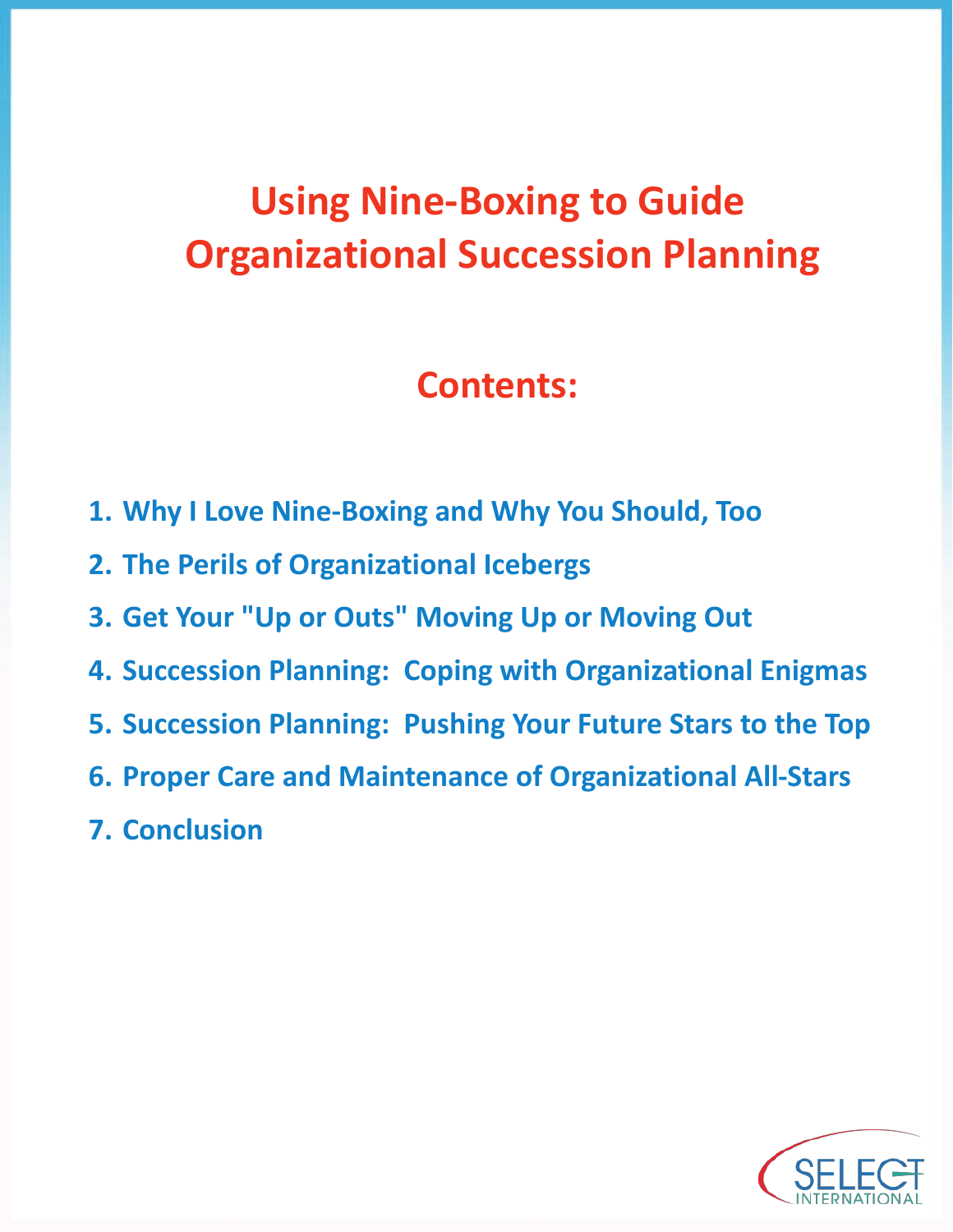## **Why I Love Nine-Boxing and Why You Should, Too**

The origin of the management practice of Nine-Boxing, or for the more formal reader, The Performance-Potential Matrix, is shrouded in mystery. No one seems to know for sure who invented it. This wonderfully simplistic tool is the management science equivalent of free software. It's like Angry Birds for administrators; Fruit Ninja for the executive. Nine-Boxing is a method for assessing talent in your organization along two dimensions - past performance and future potential. Typically the talent pool consists of the individuals in your organization that might be considered for career progression - from individual contributors to executives. In essence, Nine-Boxing provides a simple yet effective tool for forming the foundations of succession planning.

In a nutshell, the process goes like this:

- **Categorize Performance**. The organization's performance management process is used to classify the talent pool into three categories: *outstanding performance, good performance and poor performance*. Managers and HR professionals in most organizations are able to accomplish this process with a great deal of accuracy and precision.
- 2. **Categorize Potential**. Far more challenging is the science of predicting potential. As with performance, organizational decision makers are tasked with classifying their talent pool along three dimensions: *high potential (the so-called Hi-Po's), medium potential and low potential*. The task involves conducting some

form of employee assessment on each member in the talent pool. High-performing organizations typically use high-value management tools like



executive assessments. The alternative to this approach is the use of subjective judgments as in a 360- Degree Feedback process where evaluations are used to predict potential. This essentially turns the science of assessment into more of a stylized art.

3. **Categorize the Talent Pool into Your Nine-Box**. Armed with one and two above, organizational decision makers now place each member of the talent pool into the nine box matrix according to their performance and potential categories as illustrated here.

Over the next several weeks, I'll discuss what to do with the talent in each of the boxes, the pitfalls and dangers to be avoided and the opportunities to be gained.

#### *"So it's simple and free," you say. "Why else should I love Nine-Boxing?"*

**Standards**. Nine-Boxing leads your organizational decision makers toward developing clear and consistent standards for defining performance and potential. Because ultimately, a great deal of your organization's success depends on how effectively you develop your talent, it will quickly become very important to ensure that the people in your talent pool are appropriately classified. And after all, a lot is riding on these decisions for your employees as well.

(Continued)

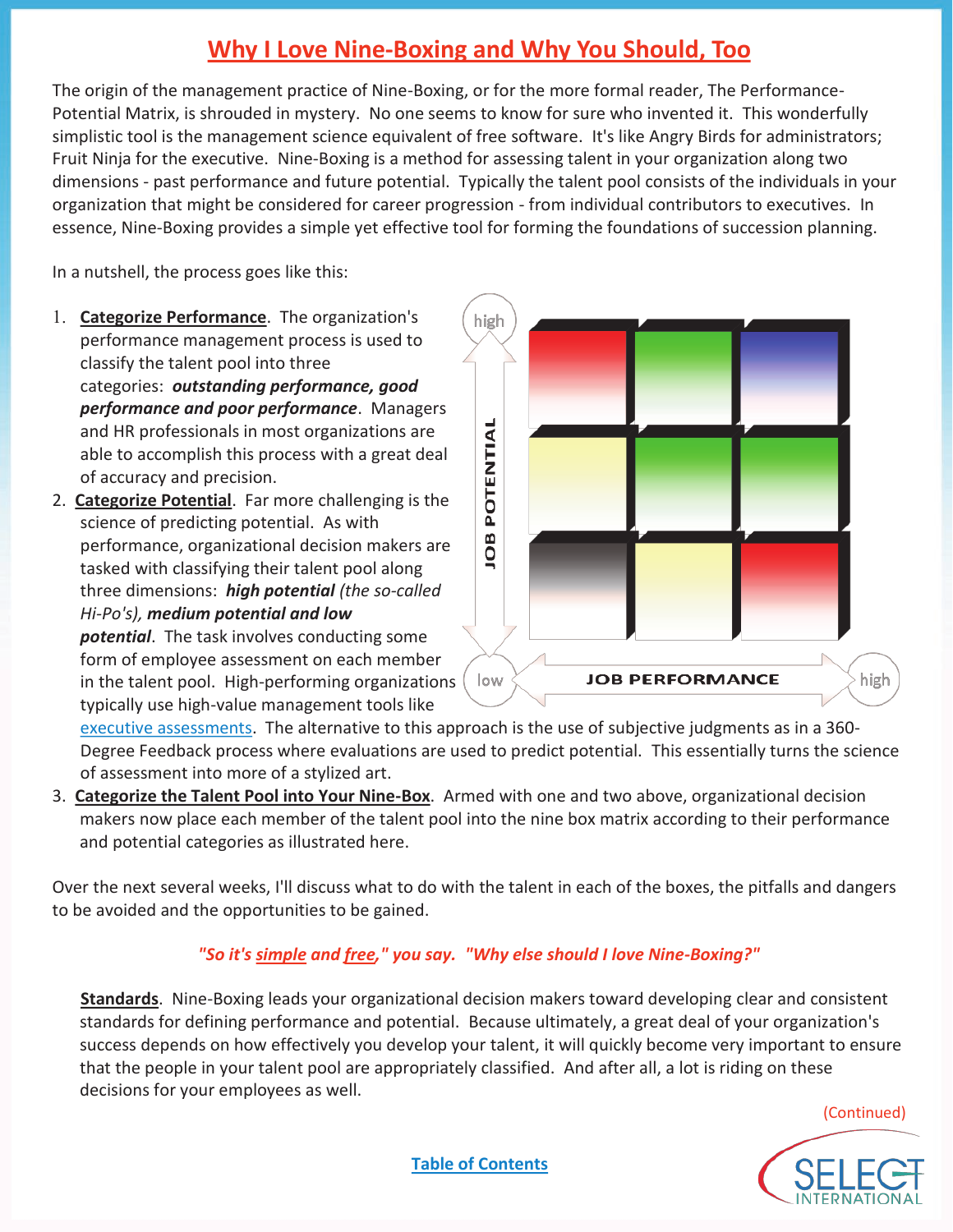#### (Continued from previous page)

**Dialogue**. Utilizing the process can form the basis for a dialogue in your organization about how talent is assessed, measured and developed. In fact, it can give birth to numerous dialogues. Where to put your developmental dollars? Whom to single out for challenging assignments? How to plan for future turnover and successions? What do we do to foster teamwork?

**Structure**. The tool helps provide a structured way to think about where your talent fits within the context of your organizational culture. The structure allows managers and other decision makers to be comfortable in pointing out the blind spots in the people who work for them. Often, and in particular with acceptable or outstanding performers, difficult conversations do not take place.

**Culture**. You can use Nine-Boxing as a way of reinforcing cultural values surrounding talent management, teamwork and collaboration. It can form the basis for how your organization's management team shares a collective responsibility for the organization's future success.

So, during your time normally devoted to Solitaire, Tetris or Angry Birds (depending on your generation), download the free Nine-Box app from your grey-matter computer to a notepad (or drink napkin) and start placing your people in the box where you think they belong. Share your thoughts with others and consider what your organization might do to nail down the science of assessing potential. You'll come to love Nine-Boxing like I do.

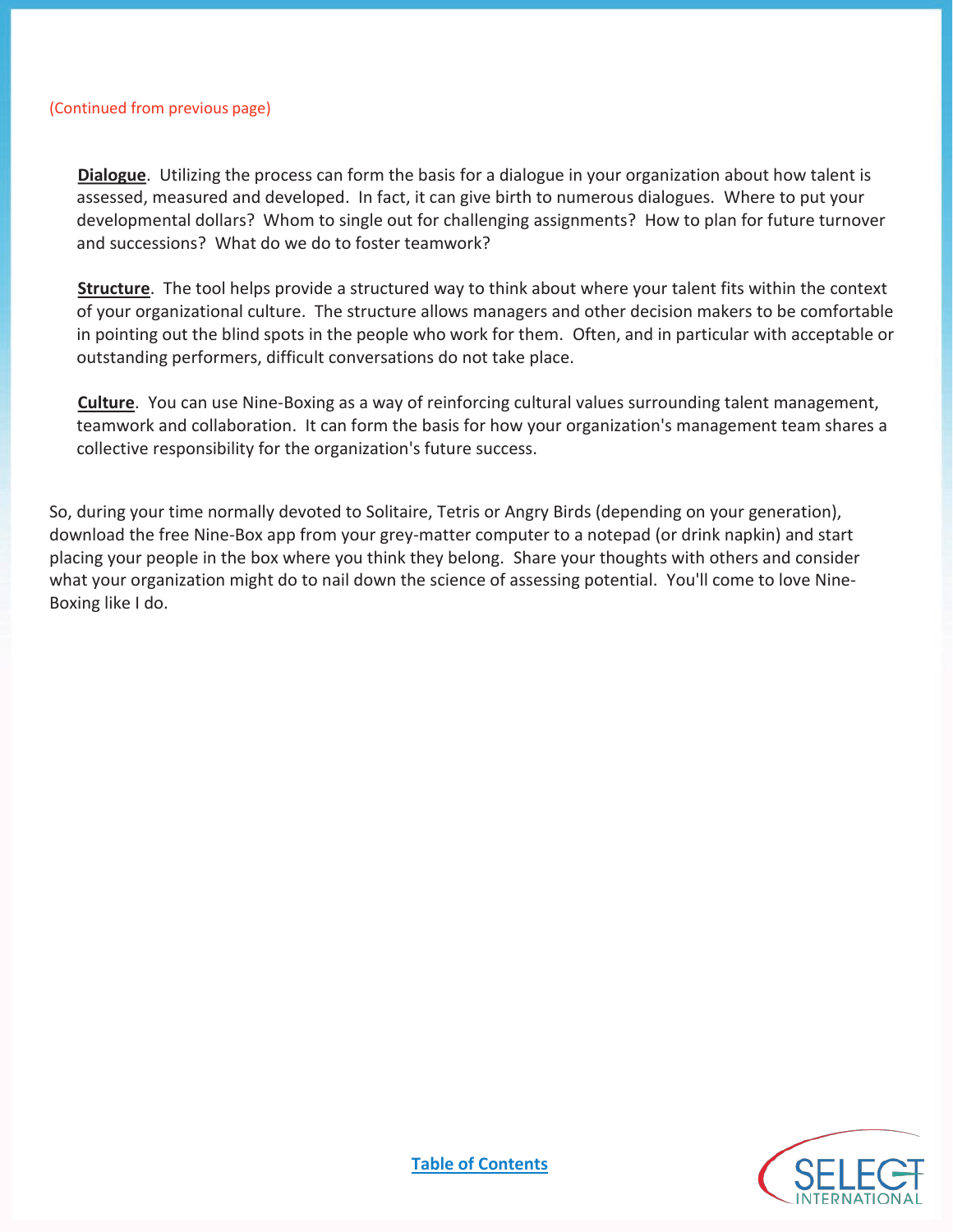## **The Perils of Organizational Icebergs**

Executives engaged in the process of Nine-Boxing frequently stumble when it comes to taking actions to address employees in the shallow end of the talent pool: those with little future potential and sub-standard performance. Employees in this dark corner of the performance-potential matrix are often said to be **Icebergs**, not because you can only see the tip of their potential, but because they are capable of sinking your organization. An often overlooked component of succession planning is the ability to recognize a failure of the system - people with no potential and below average performance who need to be moved rather quickly to another box, or be moved out of the organization. Regrettably, we all too often see the investment of **more** resources rather than fewer in dealing with **Icebergs**.



So what to do with your Icebergs, the people who are clearly in the wrong role or maybe even the wrong organization?

- 1. Action plan with the individual to find a more appropriate assignment for them. You may be able to facilitate placement of the person into more fitting roles with more suitable direction, purpose or opportunities. If you want to retain the person, consider taking a performance management approach instead of a developmental approach; an improvement action plan rather than a tailored developmental plan. Coaching and feedback should be remedial.
- 2. Some **Icebergs** may be "stuck" due to issues they perceive to be beyond their control. Anything ranging from personal (e.g., family crisis, life change) to professional (conflict with a co-worker, discomfort with a work practice). As such, you should counsel, build trust and try to understand the issues. Clear road blocks and set them on the path toward improved performance and (perhaps) improved potential.
- 3. In a few cases, your inquiry may reveal hidden potential toward a path different from the one proscribed by their current role. Uncovering these disconnects often leads to a new understanding of what role the employee should be in. The **Iceberg** in these cases is a misfit and needs to be reassigned.

One last consideration for you: An often unforeseen consequence of not dealing with **Icebergs** is that they can form a sort of plaque in your organization, clogging the arteries of development and keeping others from realizing their full potential. Because of this, it is important to identify and **remove Icebergs that are blockers**, poor performers with a limited future who stand in the way of potential stars.

If you are unable to find an individual contributor role for the **Iceberg** and all performance management efforts have failed, assisting in an exit from the organization is probably the best option for all concerned. Do NOT spend any more money confirming what you already know by RE-assessing potential or RE-evaluating performance. If you have done the work to establish your Nine-Box and appropriately classify your talent pool, you should spend the least amount of developmental time and dollars in the dark corner of the Nine-Box. Focusing on **Icebergs** can lead to missed opportunities, or, worse still, losing more capable talent to the competition.

Recently, I had a conversation with an HR colleague of mine who works for an organization known for its skill in developing talent. I mentioned Nine-Boxing and what to do about people in the lower left-hand corner. She said, "Oh, you mean 'Low-Hanging Fruit?'" In her high-performing organization, those who aren't 'up-to-snuff' stick out, and the company has an established process for keeping this corner of the Nine-Box cleaned up. *THAT'S THE GOAL: identify and take action without pouring your valuable developmental dollars into a box that rarely yields results for your organization.*

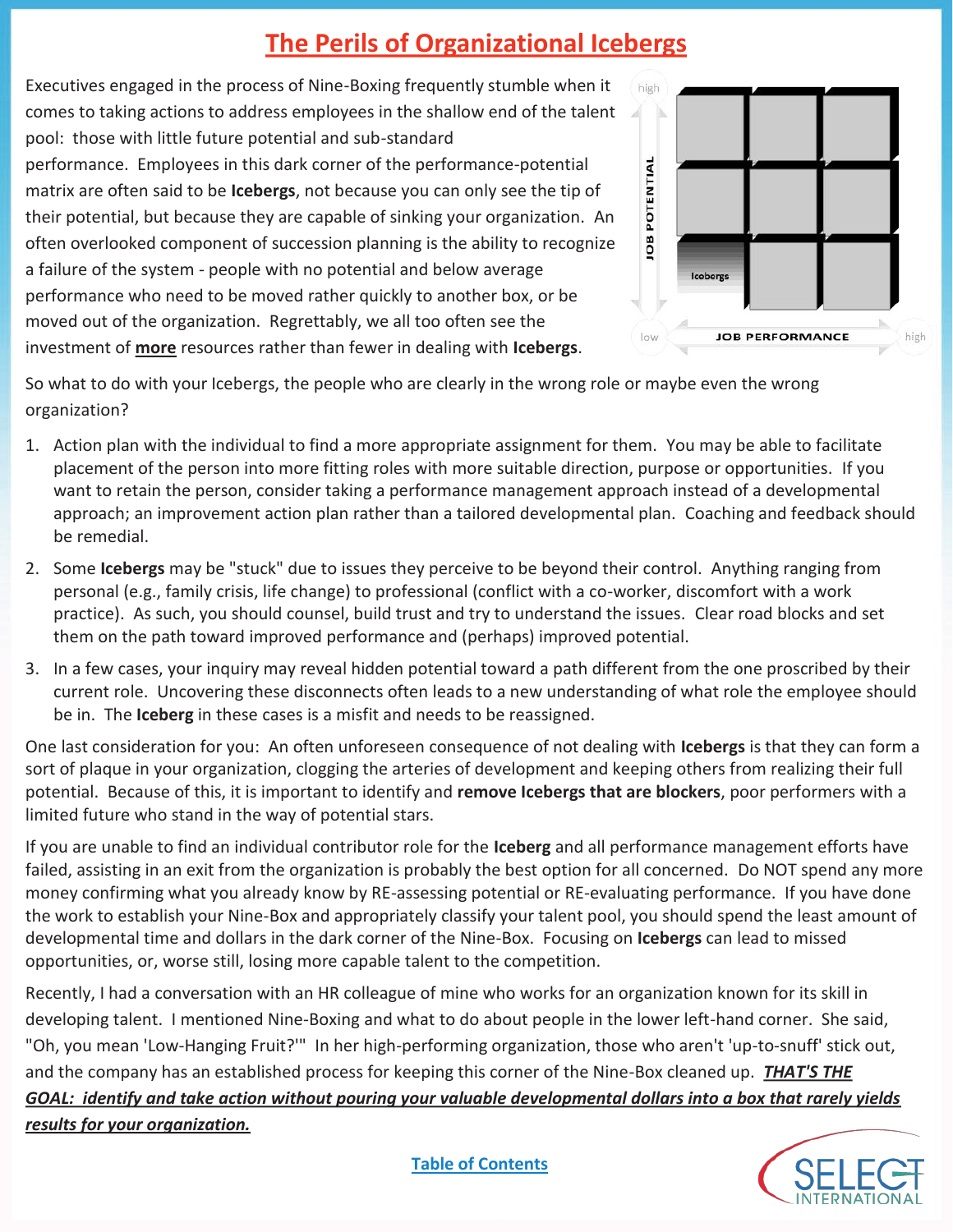## **Get Your "Up or Outs" Moving Up or Moving Out**

In the previous chapter, I talked about the dark corner of your **Nine-Box**, where focusing time and effort on your **Icebergs** probably represents a waste of time and effort. As one moves from the black box **Icebergs** to the desired purple box of the performance-potential matrix, it becomes increasingly important to invest resources and make the right moves and decisions in developing your talent pool. So with this next category of talent, the focus lies in helping your people **upwards** (enhancing performance and potential) or **outwards** (to another role or another organization). These **Up or Outs** come in two forms and each must be dealt with in slightly different ways.



1. The **Grinders** in your organization are those who are performing acceptably, but possess limited future potential for growth. Some might suggest leaving your Grinders alone, saying, "They're not exceeding expectations, but it's nice to have people around who are steadily reliable." However, in a fully articulated succession plan, you should endeavor to leave no employee behind. Accordingly, Grinders should be pushed to formulate action plans that improve performance and/or enhance the limited potential they presently display. Put the ball in their court rather than invest development dollars in limited potential people.

If, after working their action plan, the Grinder wants to move **Up**, then you've achieved success with a minimal outlay of resources. If the move is **Out**, then both employee and employer have laid the foundational groundwork in the action plan for why that is. Perhaps other roles exist in the organization where the Grinder can continue to perform, but do so with more potential for the future. Lastly, the Grinder may come to the realization that being "ok" in a role is not enough for them and will seek more promising opportunities elsewhere.

2. The second form of **Up or Outs** have some potential to be great in your organization, but for whatever reason, they are not performing. These **Dilemmas** pose unique challenges for your **succession plan.** If they are new to the organization, consider reviewing their on-boarding experience. Was something poorly communicated during orientation? Is there a misunderstanding about job expectations? Are there disconnects between recruitment expectations and the realities of the role? New members to an organization often find themselves in this particular box because something has gone wrong. Alternatively, you may have a Dilemma who is rudderless in your organization. Seek out root causes for the performance issues and encourage the employee to develop and own an action plan for remedying deficits. Often, Dilemmas benefit greatly from a **peer mentor** who can guide them through the predicament they are facing. Ultimately for both types of Dilemmas, assessing fit is key. If addressing performance barriers and action planning do not work to move them **Up** in the **Nine-Box**, then moving them **Out** to a different role or another organization is the only other option.

The **Up or Outs** in your organization form the heavily tactical portions of your **Nine-Box**; the impact and scope of these decisions tends to be smaller. Actions taken in the lower left three boxes should be focused on employee efforts to change and move up (or out). As you move to the upper right of the **Nine-Box**, actions become more strategic and far-reaching as the effects of your **succession plan** begin to have a more direct impact on the goals and success of your organization.

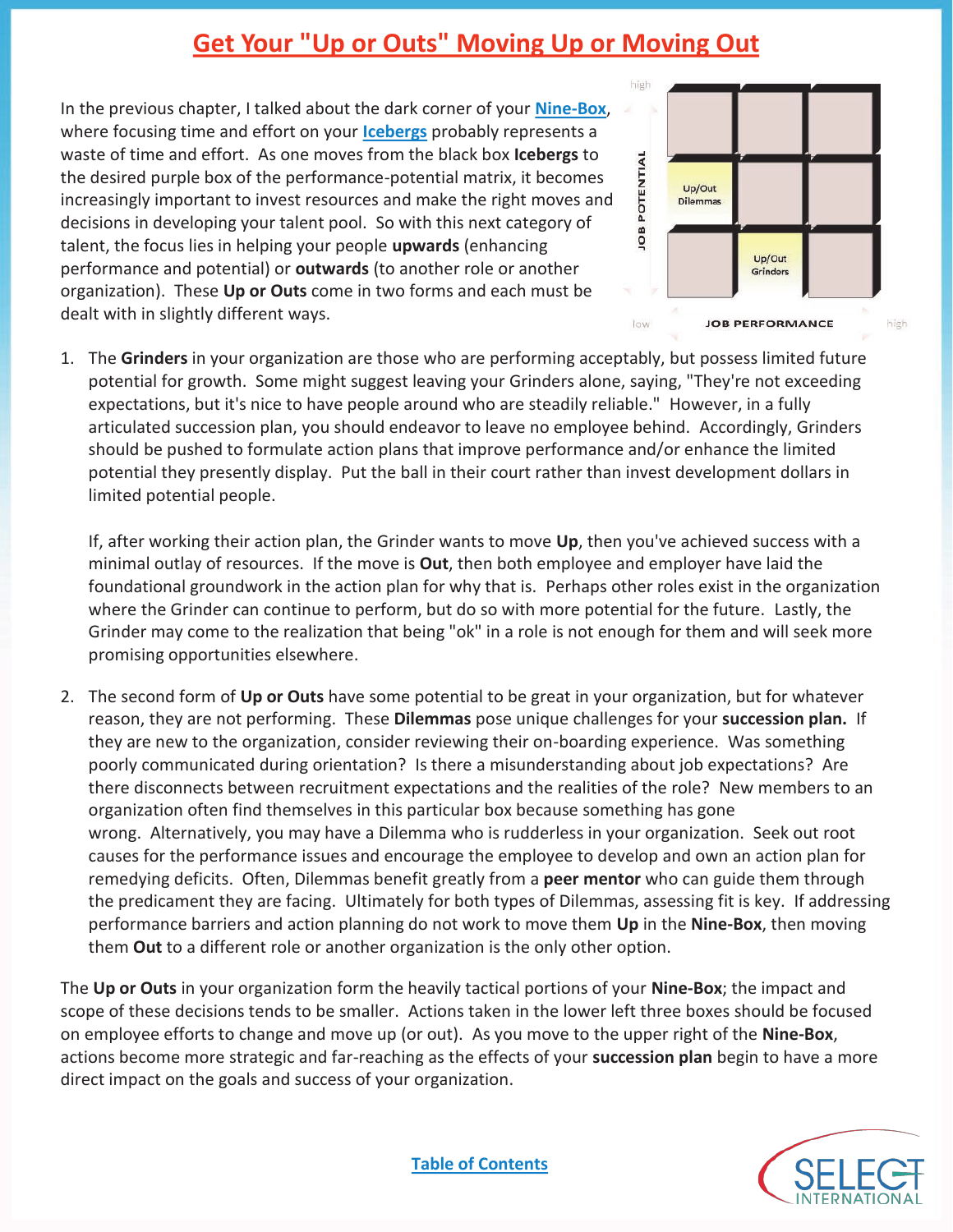### **Succession Planning: Coping with Organizational Enigmas**

As the model to the right illustrates, **succession planning** involves mobilizing your talent pool in a north-easterly direction; that is, from the bottom-left **Icebergs** to the ultimate goal in the top right box. In the process of developing a healthy succession plan in your organization, you may encounter some outliers to the normal progression. These **Enigmas** represent individuals that are exceeding expectations along one dimension and failing along the other. Enigmas come in two forms on opposite ends of your Nine-Box: the high-performing **Backbones** in your organization who possess limited potential, and the **Problem Children** who are high potentials ("hi-pos") that aren't performing up to standard. The two should be developed in very different ways.



You are likely familiar with your **Backbones** - those high-value experts that are the go-to people when there are problems. They are, at present, performing perfectly in their role. The classic mistake in management practice has been to promote these individuals thereby achieving the oft-maligned "Peter Principle" - promoting a person into a role where they perform incompetently. Instead of risking this blunder by investing developmental dollars on an individual that you have already identified as limited in potential, consider taking the following two actions:

**1. Encourage their retention as a key asset in their present role**. Watch for signs of boredom, lack of challenge and other retention risks. Provide recognition and rewards for their accomplishments. Look for ways to publicly acknowledge their efforts. Have them take the lead on presenting information or explaining processes to others (corporate presentations, participation at external conferences, etc.).

**2. Provide them with opportunities to develop in places where they can grow a deeper and broader skill set and knowledge base**. Utilize their assets toward teaching or coaching others. Look for the hidden high potential in the talent base of your **Backbones**. Are there undiscovered passions or interest areas that they can branch out to that will help the organization grow? Can your **Backbones** grow to be stars in their own roles without the need to climb the ladder to do so?

#### **Helping Your Problem Children Grow Up**

In the other corner of the Nine-Box are a set of nuts much harder to crack. The **Problem Children** in your organization have all the potential for greatness, yet they have failed to meet expectations. They are the rookie sensation that flops in the big leagues; the brilliant young mind that can't make it in college; the disappointing Olympian that comes home with no medals. Several action steps should be taken to address these cases.

**1. Find the root cause of the failures in performance and collaborate on a development plan to address identified deficiencies**. If the issue is more about poor fit than role failure, consider moving your **Problem Children** to different roles in the organization. After you have taken actions to address any issues, review the assessment you did on their potential. Are your Problem Children truly "hi-pos" in your organization? (Continued)



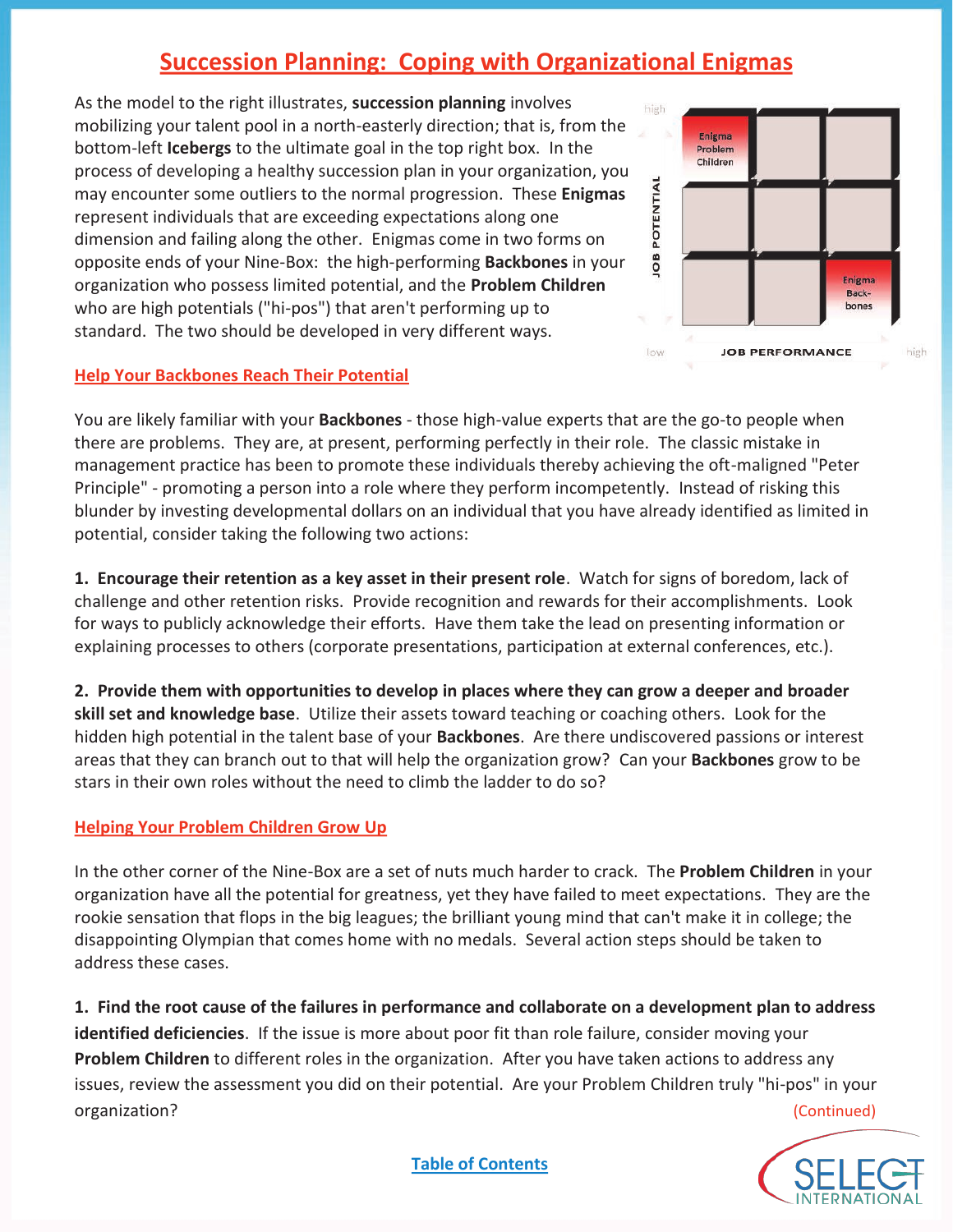**2. Make their developmental plan contingent on performance improvement.** Come to an agreement with your **Problem Children** on ways to match tasks and responsibilities in a manner that results in better job performance. Try including efforts to give them the technical skills they need to perform at the required level. Ensure that any investment in development only occurs after measurable improvements are made. If these employees do not respond, consider moving them to another role or out of the organization.

**3. Lastly, can you 'kill two birds with one stone' by asking a Backbone to mentor and coach your Problem Child?** Explore the possibility of attaching these employees to higher performing members of your organization, and more the better if those mentors are also "hi-pos."

Investing development dollars in Enigmas should probably be more extensive than the outlay made for the Up or Outs discussed in the previous chapter. Both offer tremendous opportunities for your organization if they can be directed back toward the stream of your succession plan. When that happens, you can really start to focus your development dollars on the creation of the gifted talent that will move your organization to greatness.

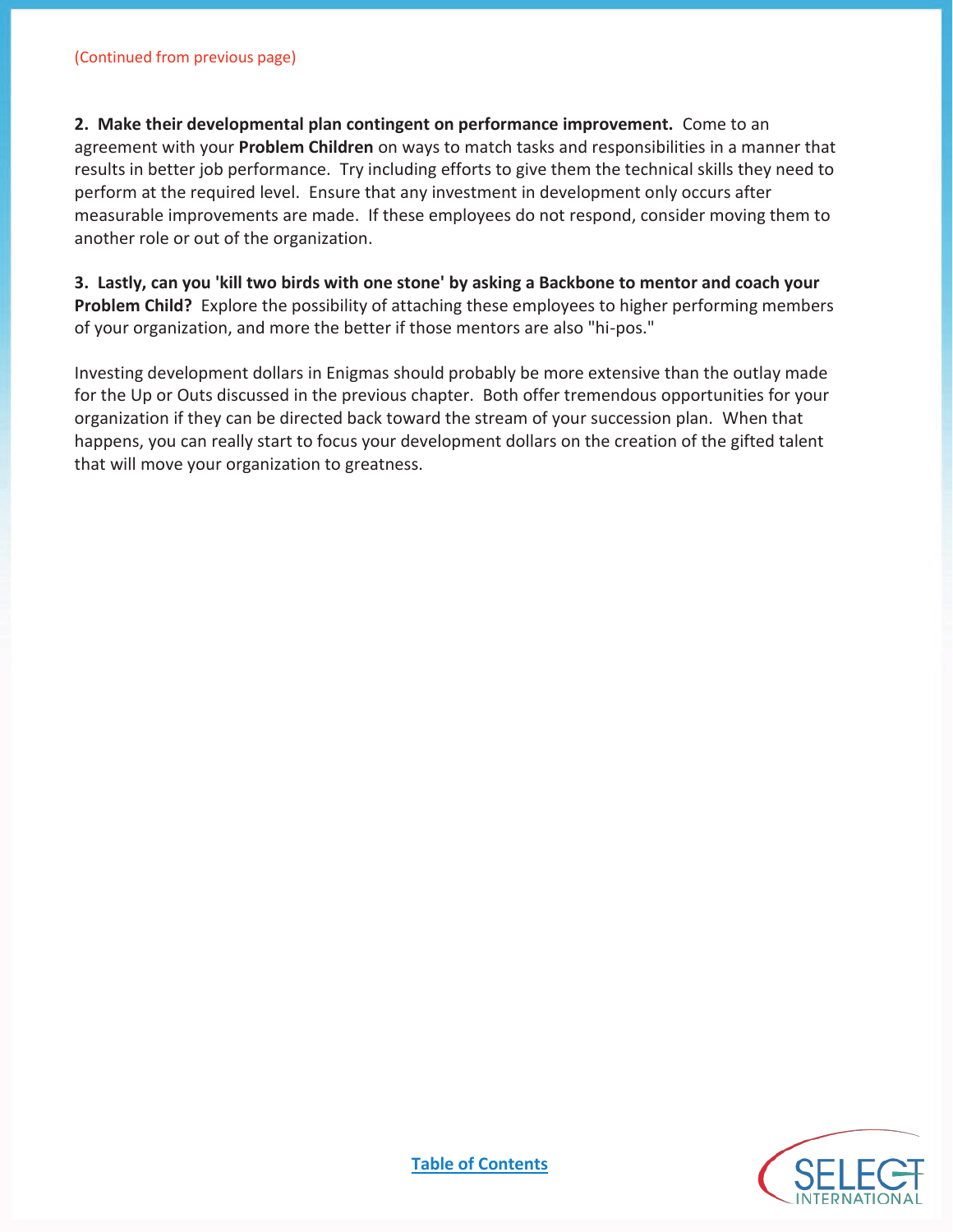### **Succession Planning: Pushing Your Future Stars to the Top**

The previous three chapters suggest approaches for managing the more wayward talent in your Nine-Box Performance-Potential Matrix. How do you cope with the Enigmas in your organization that shine on one dimension but are dim bulbs on the other? How can you mobilize "Up or Outs" along the path of your Succession Plan? And, how does one avoid sinking the organizational ship with low-potential, low-performing Icebergs?

Individuals in these boxes haven't moved in the northeasterly direction in your Succession Plan like you've intended. Instead, they've proceeded in potential without progressing on performance or they've proven to be strong performers but haven't seemed to sparkle with potential in your organization. The time has now come to focus on those individuals who are



making your Succession Plan look good. These are your Future Stars: they make a difference right now and, with the right developmental support, they can transform your organization's future. Future Stars come in three varieties:

#### **1. Developing Your Core**

Talent in the center square of your Nine-Box are proceeding directly along the path of your succession plan. Assess where members of this **Core** group stand in their career-development pathway. Some may not be ready or interested in advancement yet. Recognize that your Core talent does not need to be pushed at this time. It's acceptable for them to stay where they are. Until they're ready for that next step, here are some other suggestions:

- Provide coaching and training that builds both technical expertise and leadership skill
- Give them short-term assignments or projects that expose them to the types of challenges they'll face at the next level; gauge their reaction to the experience
- Praise their accomplishments in the present role and build trust with them so they'll let you know when they're ready to make the next move
- Ensure that they know they are valued, listen to their ideas and monitor their behavior for signs of complacence or dissatisfaction

#### **2. Coach Your Pros to Stardom**

The **Pros** in your organization are the high performers who show some potential for having a greater impact. Often, it's a matter of readiness that prevents them from moving into those larger roles. Accordingly, the focus should be on development and preparation for longer term opportunities.

- Look to provide them with "stretch" assignments projects that may require them to do things they don't already know how to do or necessitate skills and abilities that are beyond their current role
- Challenge them to be high performers in a higher profile role
- Find a mentor for them that is at least one level up on your organization chart
- Promote relationship building among other high performing talent in your Nine-Box
- Make short-term job rotations or job swaps readily available to them; give them a chance to operate in a completely new role - and assess reactions to those experiences

(Continued)

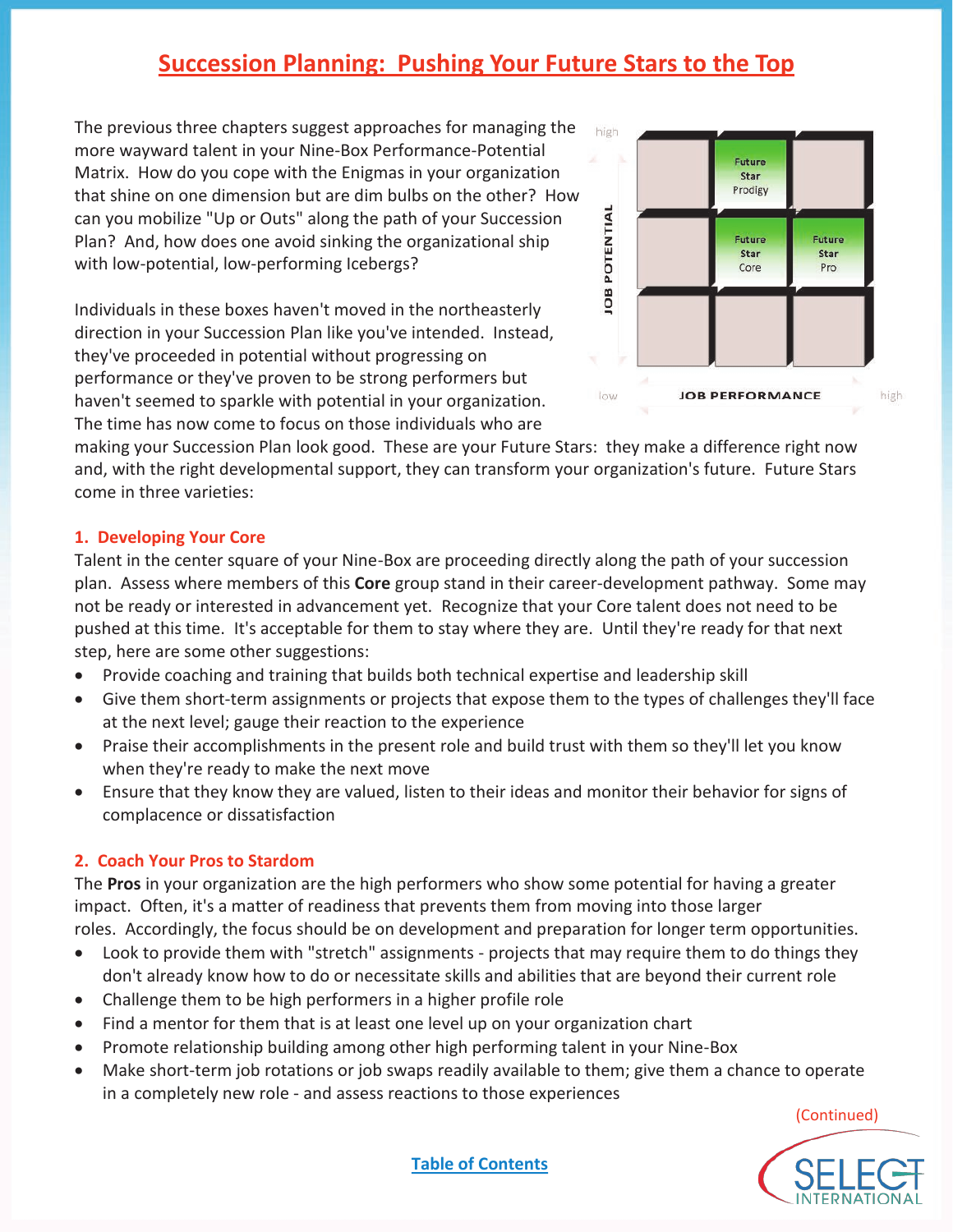#### **3. Grow Your Prodigies to Greatness**

We typically use the term "prodigy" to describe someone with high potential that hasn't fully grown into that role (e.g., a child math prodigy). Similarly, those members of your talent pool that may not have achieved in performance what they reveal in potential are **Prodigies** in your Nine-Box. This is particularly true for the more junior participants in your **Succession Plan**. The key is to focus on competency gaps and remove performance barriers in an effort to shift the **Prodigy** from "good to great."

- Challenge them with a start-up assignment where they have responsibility for creating a new process or opening a new market; make it a high-profile activity that no one else has done
- Consider matching them to a higher performing mentor who can help them along the path
- For more junior members, provide assignments where they have a chance to step in and resolve conflicts or inefficiencies in a problem area or task them to do a "clean up" in an area of disrepair
- Make short-term job rotations or job swaps readily available to them; give them a chance to operate in a completely new role - and assess reactions to those experiences

Your **Future Stars** represent what's going right in your **Succession Plan**. Each of them should serve as a "Poster Child" for how career development works in your organization. Celebrate their successes with others and make sure that stumbles are revealing to them, and to you, on how to get it right the next time.

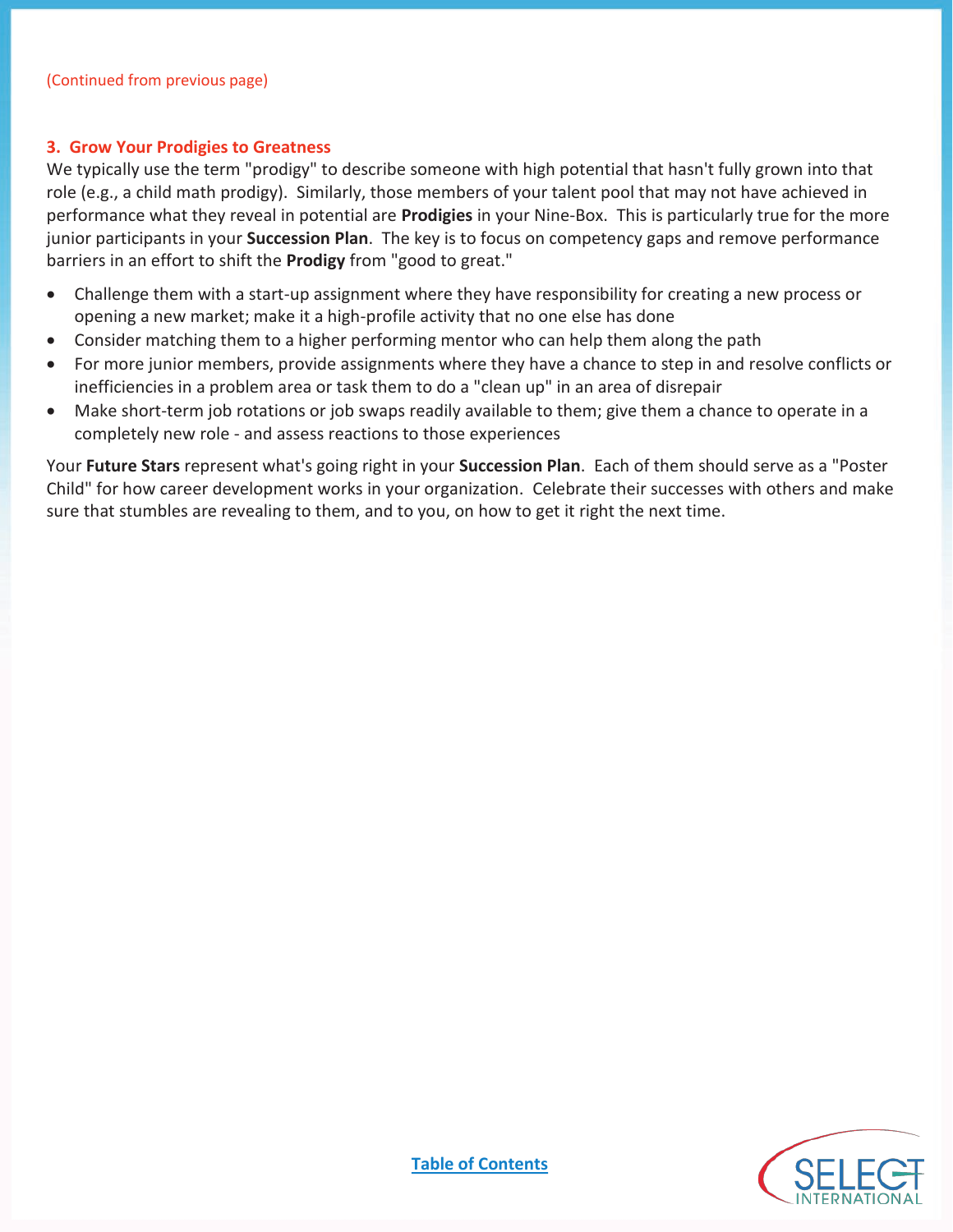### **Proper Care and Maintenance of Organizational All-Stars**

After discussing the movement of your talent upwards in performance and potential over the last four chapters, I now come to the culminating corner, the penultimate piece of your **succession plan**. The upper-right corner of the performance-potential matrix is where, in a perfect world, all of your staff would reside. The **All Stars** in your organization are those people who are realizing their full potential while at the same time performing at their peak. This is the dream team of organizational players. They are well-equipped to take on any assignment and poised to transform your organization into a better version of itself. But caution must be taken with these rarified **All Stars;** for they can easily become bored and thence, to your dismay, lured elsewhere. Accordingly, I offer a brief care manual for best practices in sustaining and cultivating the "top guns" in your succession plan.



#### **Find ways to make them shine.**

- x Give them challenging, stretch assignments doing things nobody else has done. The top **All Stars** in your organization should be tasked with high stakes, high-profile assignments that show them off to others in your talent pool.
- Earmark them for start-ups or spin-offs where they will add even more tools to their arsenal while helping to take your organization in new directions.
- Lastly, identify parts of your organization that may need financial or operational turnaround and assign an **All Star** to make the repair.

#### **Give them opportunities that nobody else gets.**

- Grant them access to exclusive training opportunities, send them to national or international conferences, appoint them to high-profile committees in the organization.
- x Consider the formation of a cross-functional association among **All Stars** that serves to build relationships and provide support to all of your key organizational players.
- Allow them elite access and exposure to the CEO, senior leaders and the governance structures in your organization. Provide them with shadowing opportunities where they can unhook from their present role and walk with another in a role they may hold in the future.
- x Your organizational **All Stars** are also ideally suited to serve in a leadership capacity on civic boards and committees. They represent the best of your organization to the community while they learn about leadership from an external and public perspective.

(Continued)

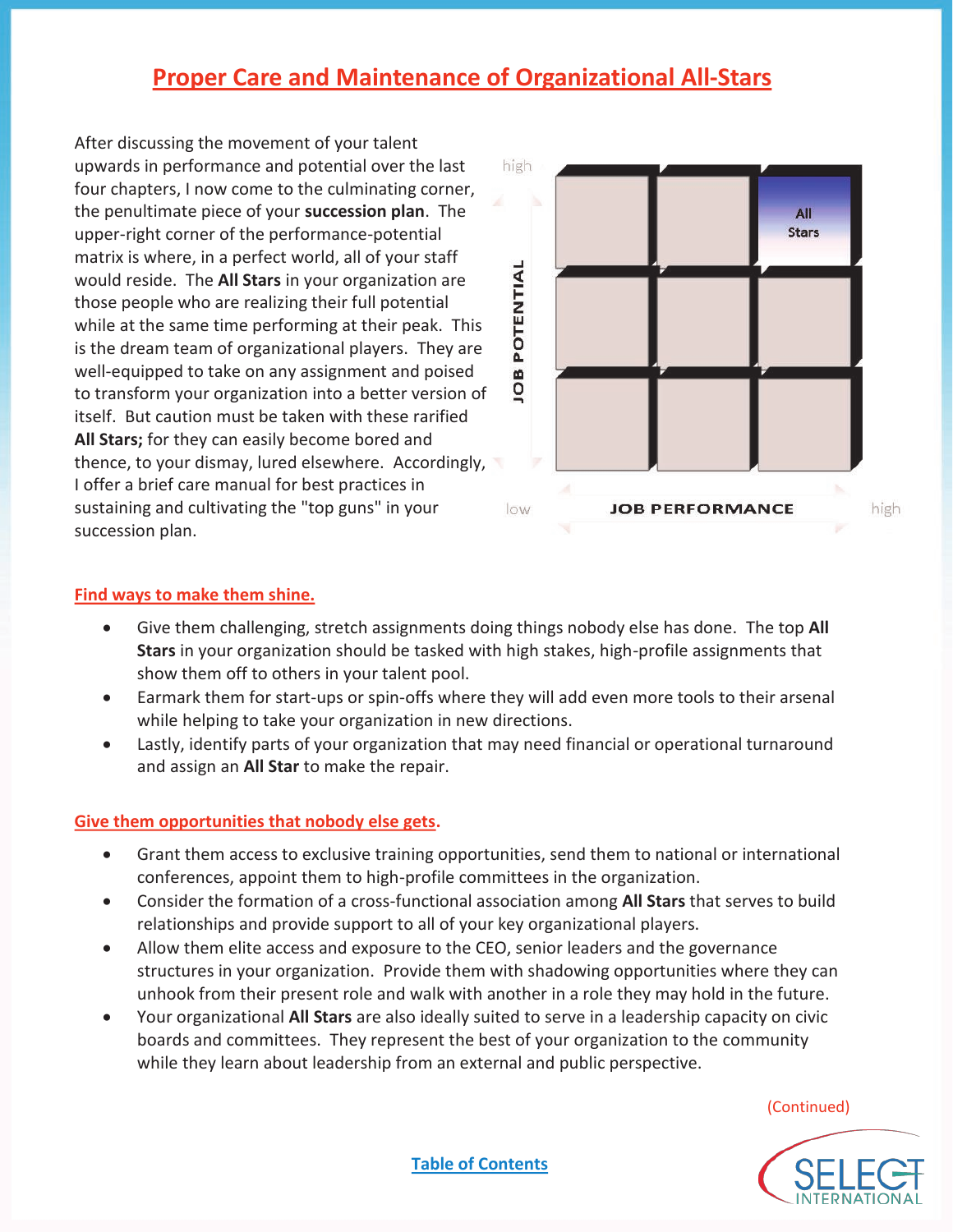#### **Customize a plan for their ascension as executives.**

- x Form a clear and mutually agreed upon developmental plan that tracks each **All Star** into the ranks of executive leadership.
- Pair them with a mentor in senior leadership that can guide them along that path and help you in watching for any signs of dissatisfaction or potential threats to retention.
- Seek out opportunities for them to serve as a role-model to others by asking them to mentor and coach the **Future Stars** discussed last week.
- Consider providing them with an external coach to help them enhance their potential and expand their skill set further.

#### **Practice preventive/strategic retention.**

- Ensure that they know how much you and the organization value them.
- **•** Monitor each **All Star** closely for any signs of frustration with role-conflict, boredom from a lack of challenging work or burnout from being spread too thin.
- Review their compensation and benefits at least semi-annually, if not quarterly. Think of your **All Stars** as talent on steroids. They expand in capability and value to your organization at a rate exponentially faster than "normal" employees. Accordingly, you must be sensitive to the recognition and reward imbalances that can be created from that expansion.

The greatest investment of developmental dollars in your **succession plan** should go into retaining, engaging and advancing your organization's **All Stars**. This is where your business gets the greatest return on investment. These bright shining lights promote all that you have done right in growing your own leaders. You should broadcast this to your people, to others in the community and to the industry at large. Remember, your human capital is the only truly flexible asset and the only one that can vastly exceed your expectations.